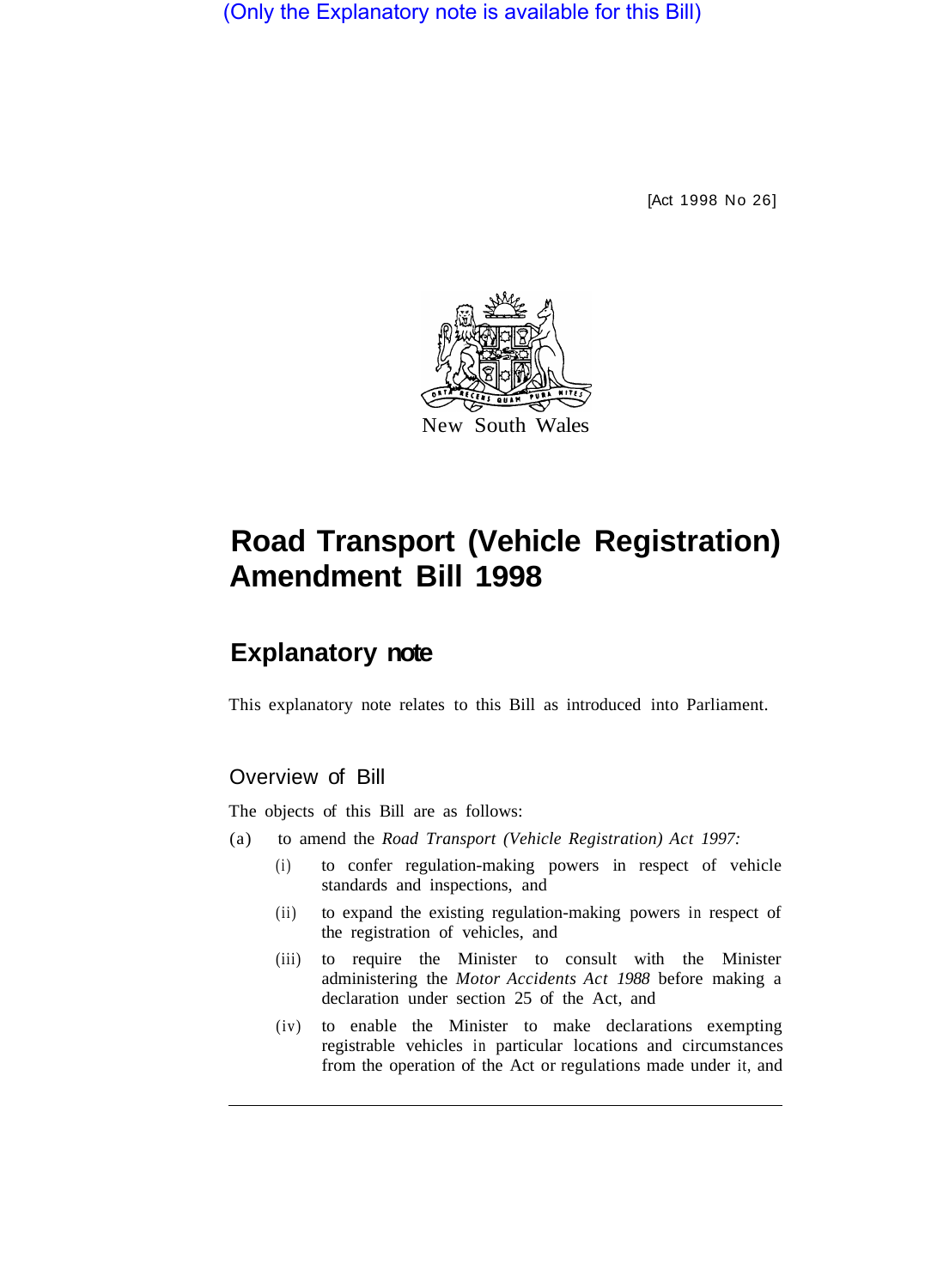Road Transport (Vehicle Registration) Amendment Bill 1998 [Act 1998 No 26]

Explanatory note

- (v) to enable the regulations to authorise the suspension of exemptions given by the regulations, and
- (vi) to enable more than one person to be recorded as a registered operator of a registrable vehicle in accordance with the regulations, and
- (vii) to transfer into the Act (with necessary modifications) provisions presently contained in section 5C (Driving etc of dangerously defective motor vehicles) of the *Traffic Act 1909,*  and
- (viii) to enable the Authority to correct erroneous entries in the Register of Registrable Vehicles established under the Act, and
- (ix) to extend the power of inspection of defective vehicles conferred by section 26 of the Act so that it mirrors inspection powers presently contained in Regulation 93 (Official inspection of vehicles) of the *Motor Traffic Regulations 1935,* and
- (X) to make other consequential amendments and amendments by way of statute law revision,
- (b) to amend the *Traffic Amendment (Vehicle Identification) Act 1996* to clarify the meaning of the definition of *vehicle identifier* in provisions concerning written off and wrecked motor vehicles to be inserted in the *Traffic Act 1909* on the commencement of the 1996 Act,
- (c) to amend the *Transport Administration Act 1988* to ensure that only prescribed fees and charges paid under the *Road Transport (Vehicle Registration) Act 1997* and various other Acts and regulations are exempted from the requirement under that Act that moneys received by or on account of the Authority be paid into the Roads and Traffic Authority Fund established in the Special Deposits Account in the Treasury,
- (d) to make other consequential amendments and amendments by way of statute law revision to the *Traffic Act 1909* and various other Acts.

## Outline of provisions

**Clause 1** sets out the name (also called the short title) of the proposed Act.

**Clause 2** provides for the commencement of the proposed Act on a day or days to be appointed by proclamation.